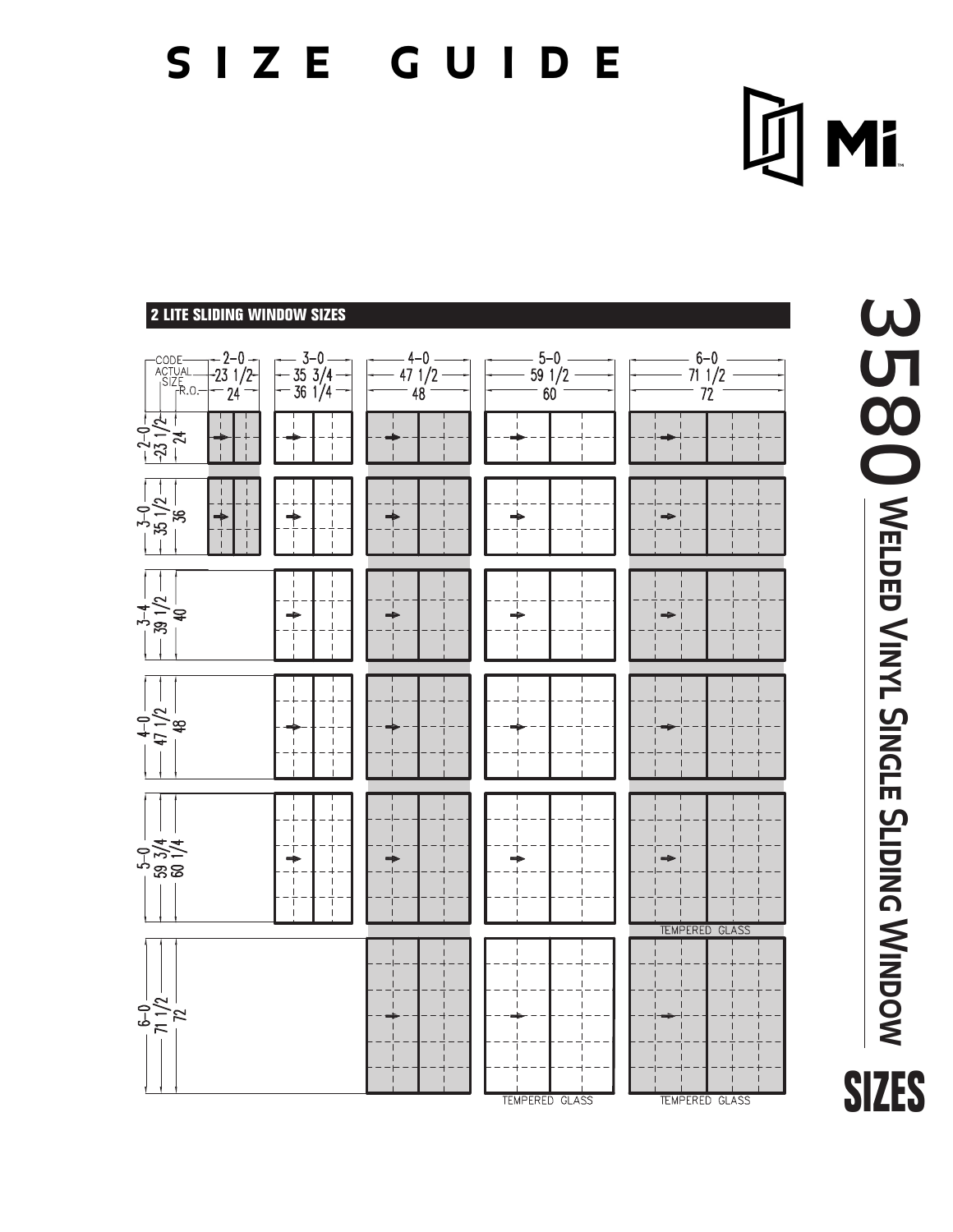#### 3 LITE SLIDING WINDOW SIZES XOX

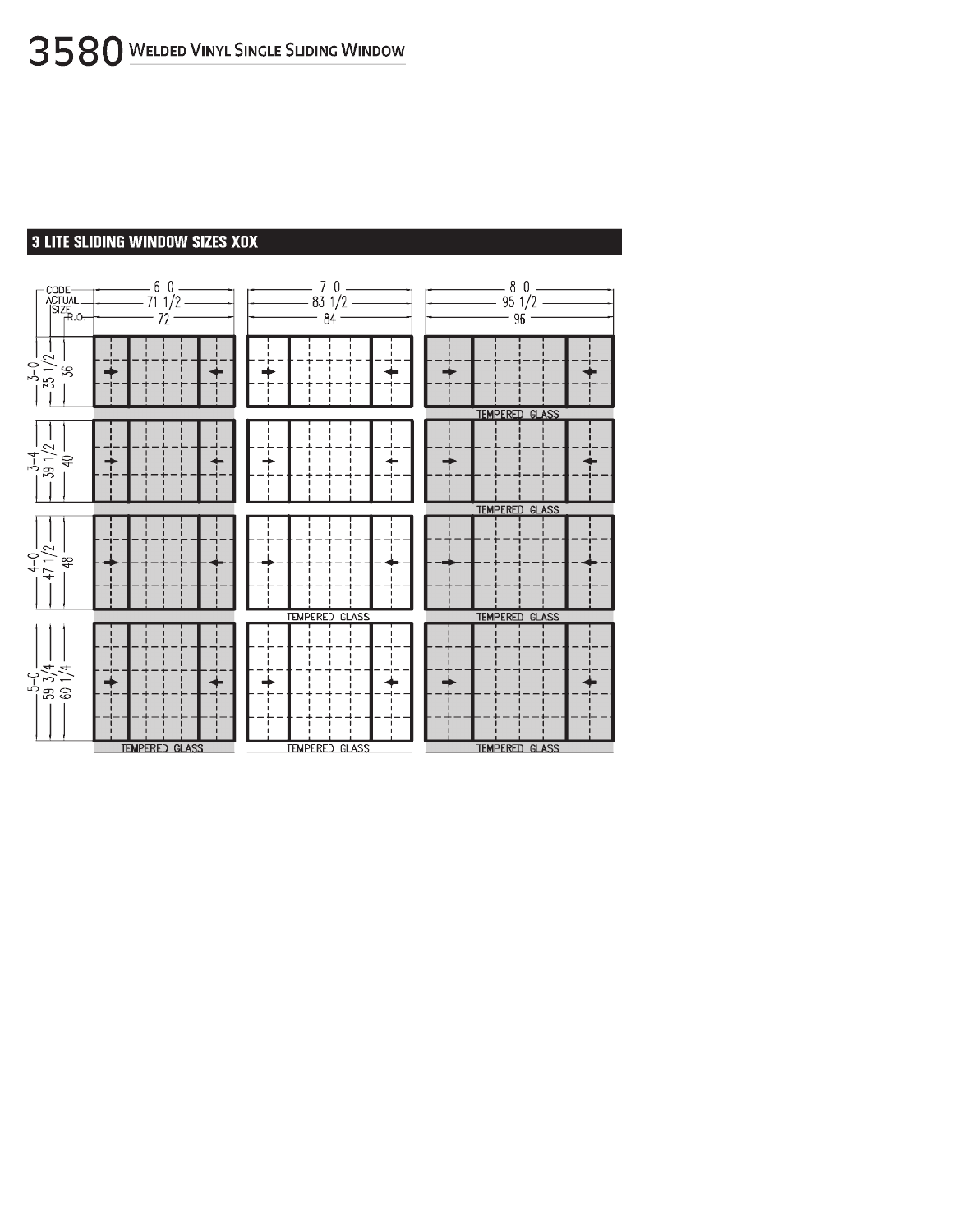#### **PICTURE WINDOW SIZES**

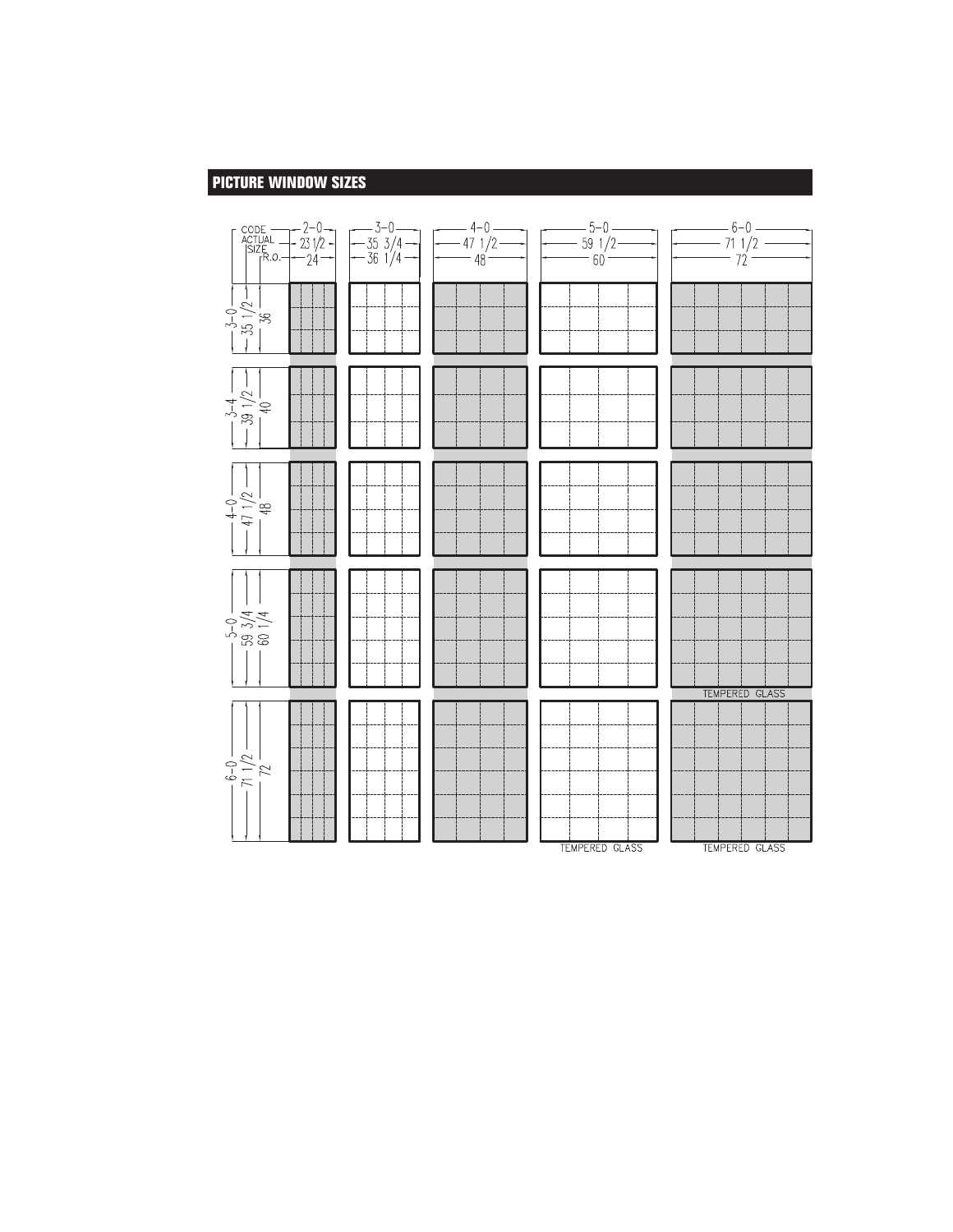#### **EXTENDED HALF ROUND WINDOW SIZES**

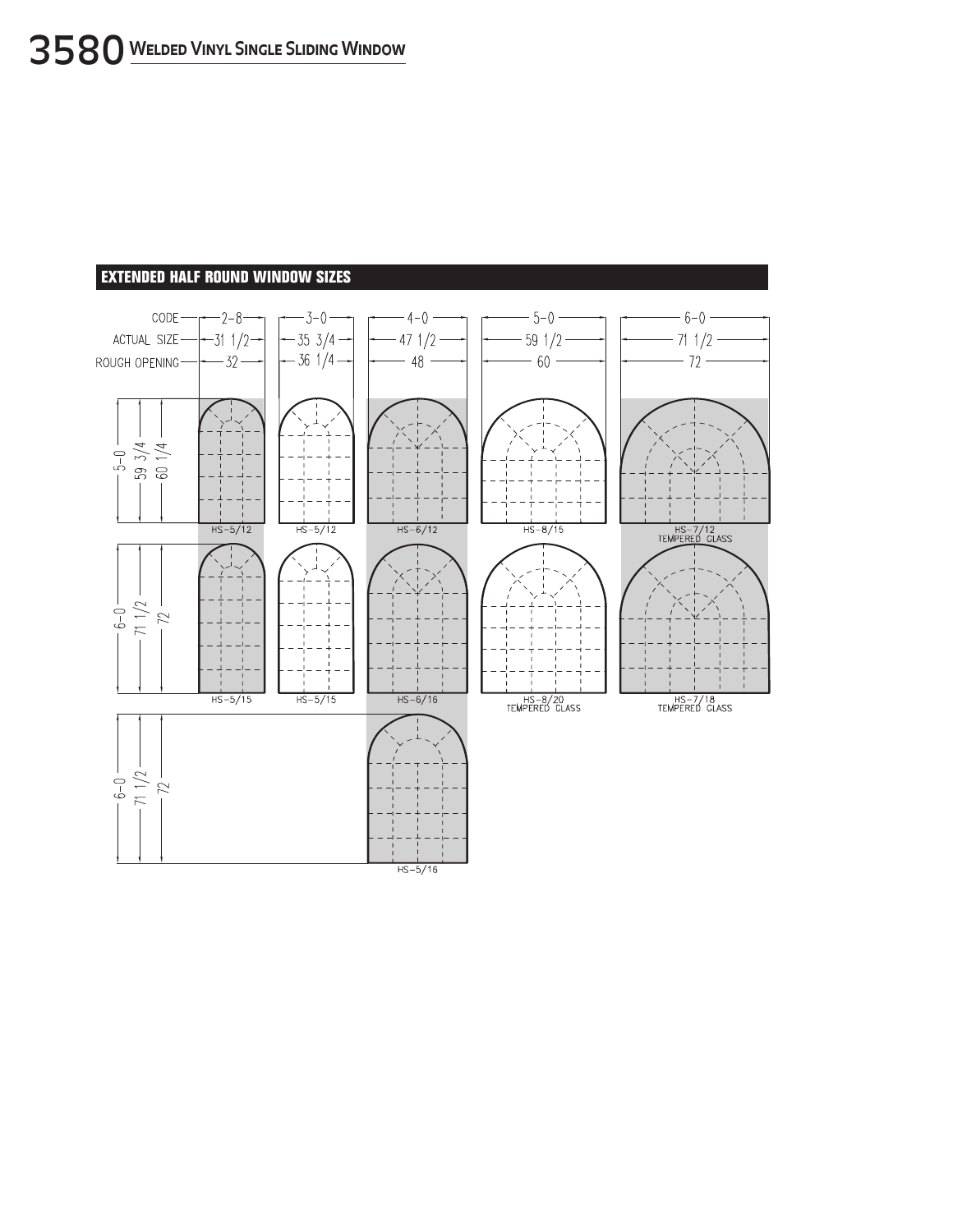#### **TRANSOM WINDOW SIZES**

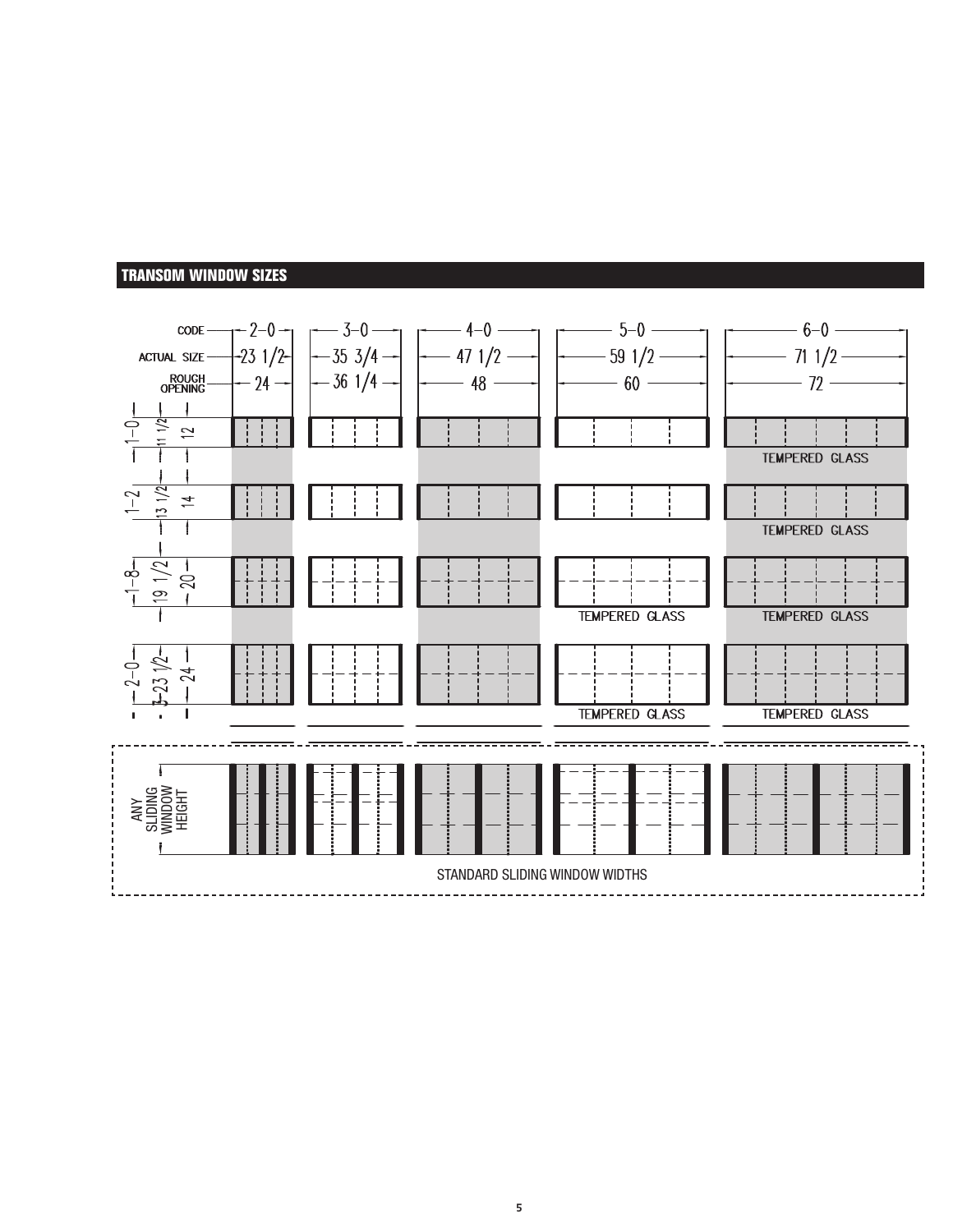#### **EXTENDED ARCH TOP WINDOW SIZES**



#### RENAISSANCE GRILLE PATTERN



 $_{6-0}$ 

 $711/$ 

 $72$ 



TEMPERED GLASS TEMPERED GLASS

**6**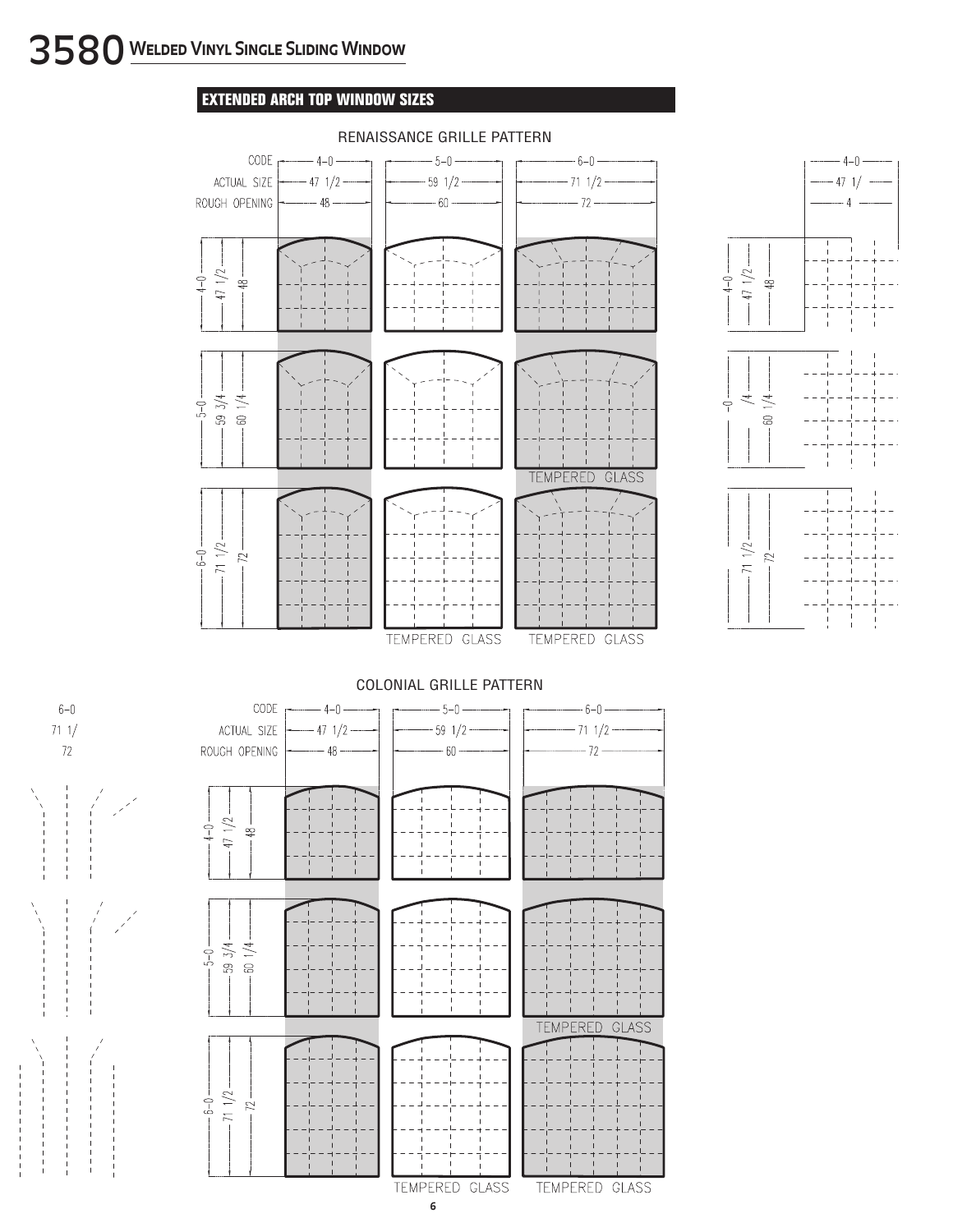









1/8" Add-On